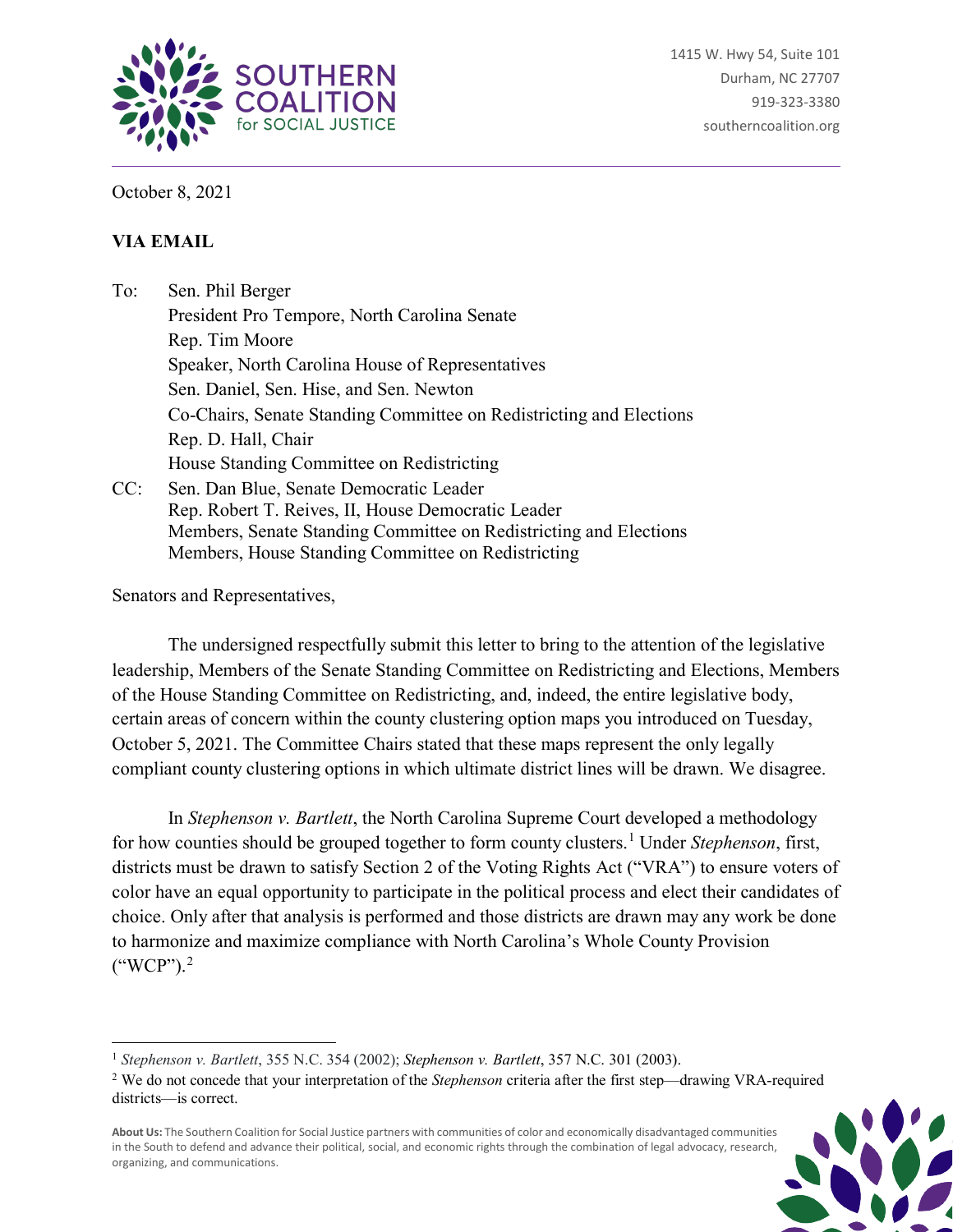Although the *Stephenson* criteria outlines a process for how counties are grouped together to create districts, there is still discretion regarding the choices about how and where to group counties. Consequently, these individual choices can result in different county grouping options that directly affect political opportunities and voting power for voters of color. We will be monitoring your choices with respect to county clusters closely, as well as the impact of those choices. But even now, we can identify serious problems with your judgment being used in this redistricting process, including but not limited to gross mischaracterizations of applicable law.

# **I. The North Carolina General Assembly Continues to Flout Well-Established Redistricting Law**

At this point, we have only seen draft district lines for the aforementioned clusters presented by your Committees, which create some (but not all) districts and thus do not constitute full maps. As a result, this letter does not and cannot address all potential violations of the North Carolina Constitution, the federal Voting Rights Act, or the North Carolina Supreme Court's instructions in the *Stephenson* cases. Our intent here is to bring to your attention the potential problems in the county clustering maps from which you have indicated you intend to choose. We also seek to highlight, once again, the erroneous legal interpretation under which you appear to be operating, just as in last decade's redistricting cycle. Absent a material change in direction, we may have further critiques or concerns. However, it is not too late to remedy these issues and embark on a redistricting process that will comply with applicable law.

## 1. The North Carolina Legislature Is Already Violating the *Stephenson* Instructions

Because this body is erroneously avoiding the use of all racial data, you per se cannot comply with *Stephenson.* Without that data, you cannot assess what districts are required under the VRA and draw those districts first as required. The failure to consider racial data is deeply problematic for other legal and policy grounds, but in this letter, we focus on the potential county clusters where it is unlikely that a district that will provide voters of color an equal opportunity to elect their preferred candidates can be produced by the county cluster.

The North Carolina Supreme Court has been unequivocal: *Stephenson* mandates that "districts required by the VRA be drawn first."[3](#page-1-0) Indeed, the Supremacy Clause of the United States Constitution requires federal law compliance be prioritized. In order to determine whether it is necessary to draw VRA districts, the Legislature must determine the level of racially polarized voting in the relevant geographical area.<sup>[4](#page-1-1)</sup> Without any analysis of racial voting data, you are making it impossible to assess whether VRA districts are required and violating the plain rule in *Stephenson*. Thus, to comply with *Stephenson* and the VRA, we believe the Legislature must conduct a regionally-focused racially polarized voting ("RPV") study to determine if there is legally significant racially polarized voting. If there is that level of racially polarized voting,



<span id="page-1-0"></span> $\overline{a}$ <sup>3</sup> *Stephenson v. Bartlett*, 355 N.C. 354, 383 (2002).

<span id="page-1-1"></span><sup>4</sup> *Thornburg v. Gingles*, 478 U.S. 30, 55 (1986).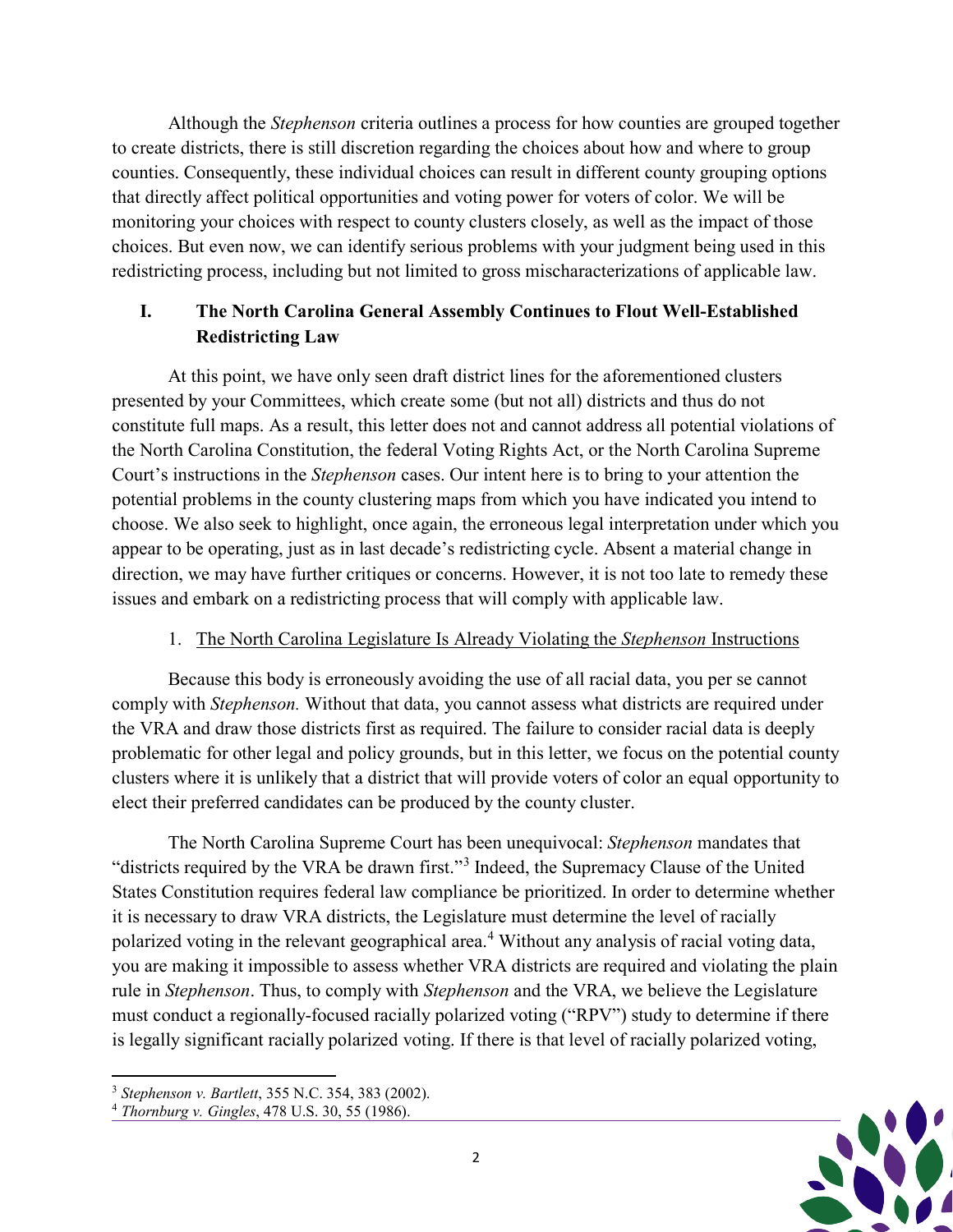and if any cluster which you claim is required under strict compliance with *Stephenson* produces a district in which voters of color would not be able to elect their preferred candidate, then you must draw a VRA district first and only then engage in developing clusters around that district.<sup>[5](#page-2-0)</sup> As discussed below, your claims that RPV studies done in 2011 and the *Covington* court's ruling in  $2016<sup>6</sup>$  $2016<sup>6</sup>$  $2016<sup>6</sup>$  somehow negate the possibility that any VRA districts may be necessary today, in 2021, is plainly wrong.

## 2. The North Carolina General Assembly Is Grossly Misinterpreting *Covington v. North Carolina* and Other Precedent from Last Cycle

Sen. Hise and Rep. Hall are factually incorrect in representing that courts last decade ruled that racially polarized voting in North Carolina does not exist. In the most relevant case, *Covington v. North Carolina*, the federal court that invalidated 28 North Carolina legislative districts as unconstitutional racial gerrymanders in fact stated the opposite.<sup>[7](#page-2-2)</sup> The court acknowledged that there were two reports before the Legislature indicating there was statistically significant racially polarized voting in the state<sup>[8](#page-2-3)</sup>, but the bipartisan panel of federal judges excoriated the Legislature for "failing to evaluate whether there was a strong basis of evidence for the third *Gingles* factor in any potential VRA district."[9](#page-2-4) That is, the court acknowledged the "general finding regarding the existence of [] racially polarized voting," but said the Legislature had to do a deeper inquiry, which "is exactly what Defendants did not do."<sup>[10](#page-2-5)</sup> This body seems bound and determined to make the same legal mistake again this redistricting cycle by once again abdicating its responsibility to do the analysis it is required by law to do. If this Legislature declines to meet its obligations under *Stephenson* to determine and draw districts required by the VRA first, it should be prepared for a court to ultimately draw the maps needed for elections next year.

Second, no case from the last redistricting cycle overturns or otherwise renders null *Stephenson*'s requirement that the Legislature draw VRA districts first. In a meeting of the Joint Redistricting and Elections Committee on August 12, 2021, the Committee Chairs, in response to Senator Clark's question about complying with the VRA, stated that RPV analysis was not necessary due to "the 2019 decisions."<sup>[11](#page-2-6)</sup> The 2019 Superior Court decision *Common Cause v*. *Lewis* found that compliance with the VRA was not a plausible excuse to a charge of partisan



<span id="page-2-0"></span> $\overline{a}$ <sup>5</sup> *Stephenson v. Bartlett*, 355 N.C. 354 (2002) (holding legislative districts required by the VRA be formed prior to the creation of non-VRA districts to ensure redistricting plans "ha[ve] no retrogressive effect upon minority voters.").

<span id="page-2-1"></span><sup>6</sup> *Covington v. North Carolina*, 316 F.R.D. 117 (M.D.N.C. 2016).

<span id="page-2-2"></span><sup>7</sup> *Id.* at 169-170 (finding that Defendants' "reports conclude that there is evidence of racially polarized voting in North Carolina [.]").

<span id="page-2-3"></span><sup>8</sup> *Id.*

<span id="page-2-4"></span><sup>9</sup> *Id.* at 167.

<span id="page-2-5"></span><sup>10</sup> *Id.* at 167-68.

<span id="page-2-6"></span><sup>11</sup> NCGA Redistricting, *2021-08-12 Committee (Joint)*, YOUTUBE (Aug. 13, 201), https://www.youtube.com/watch?v=gSm2OhE7Slk&t=718s.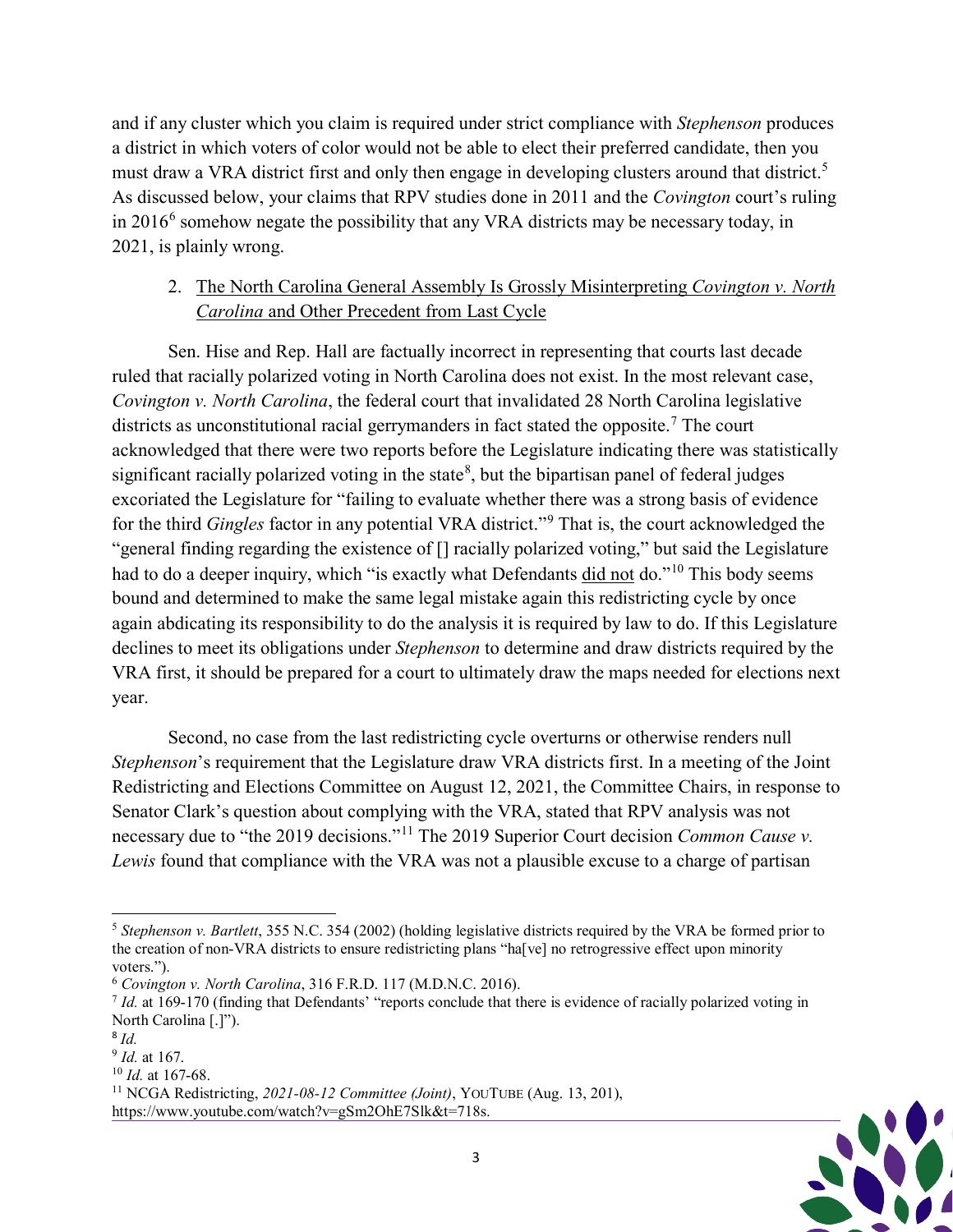gerrymandering.[12](#page-3-0) It did *not* hold that the General Assembly may completely ignore racial voting data when drawing districts following the release of U.S. Census data. As a result, *Lewis* in no way alters *Stephenson*'s mandate that the Legislature first draw VRA districts with the assistance of racial voting data analysis.

Lastly, no other federal law or Supreme Court decision compels or even allows this body to ignore racial data in drawing district lines. The Supreme Court decision *Cooper v. Harris* explains that states *can* use racial data in redistricting to comply with the VRA.<sup>[13](#page-3-1)</sup> In 2017, the Supreme Court found that the creation of two North Carolina congressional districts violated the federal Constitution because map drawers had used racial data in ways *not required* by the VRA.[14](#page-3-2) *Cooper* found that map drawers were using the VRA as an excuse to pack far more Black voters into a district than was necessary for VRA compliance; it did not state that the use of racial data is unconstitutional in every circumstance.[15](#page-3-3) In fact, *Cooper* demonstrates the very necessity of using racial voting data. It is impossible to determine what demographic configuration is sufficient for VRA compliance without analyzing racial voting data.

With these legal deficiencies in your approach explained, we now turn to areas of concern in the county cluster maps introduced on Tuesday. We note at the outset that the authors of the paper presenting possible county clusters explicitly did not look at the first step in *Stephenson* – drawing VRA districts.<sup>[16](#page-3-4)</sup> Thus, while this paper and methodology may be informative, they cannot substitute for the legislative analysis required by North Carolina and federal law. Indeed, it would not be algorithmically possible to do the kind of "intensely local appraisal"<sup>[17](#page-3-5)</sup> necessary to determine whether a district was required under Section 2 of the VRA.

# **II. Certain Areas in the North Carolina Senate Cluster Maps Require Examination for VRA Compliance**

## a. Cluster in Greene/Wayne/Wilson

One of the Senate county clusters that you designate as required under an "optimal" county grouping map for the Senate districts appears to violate the VRA. Cluster "Q1" is a district comprised of three counties that would likely deprive voters of color of the opportunity to elect their candidate of choice. In the current Senate map, Senate District 4 is comprised of Halifax, Edgecombe and Wilson Counties, and the Black voting age population ("BVAP") in

<span id="page-3-5"></span>https://sites.duke.edu/quantifyinggerrymandering/files/2021/08/countyClusters2020.pdf. (last visited Oct. 7, 2021). <sup>17</sup> *Thornburg v. Gingles*, 478 U.S. 30, 79 (1986).



<span id="page-3-0"></span> $\overline{a}$ <sup>12</sup> *Common Cause v. Lewis*, No. 18 CVS 014001, at \*345 (N.C. Sup. Ct. Sept. 3, 2019).

<span id="page-3-1"></span><sup>13</sup> *Cooper v. Harris*, 137 S. Ct. 1455, 1464 (2017).

<span id="page-3-2"></span><sup>14</sup> *Id.* at 1472.

<span id="page-3-3"></span><sup>15</sup> *Id.* at 1470-71.

<span id="page-3-4"></span><sup>16</sup> Christopher Cooper, et al., *NC General Assembly County Clusterings from the 2020 Census*, QUANTIFYING GERRYMANDERING (Aug. 17, 2021),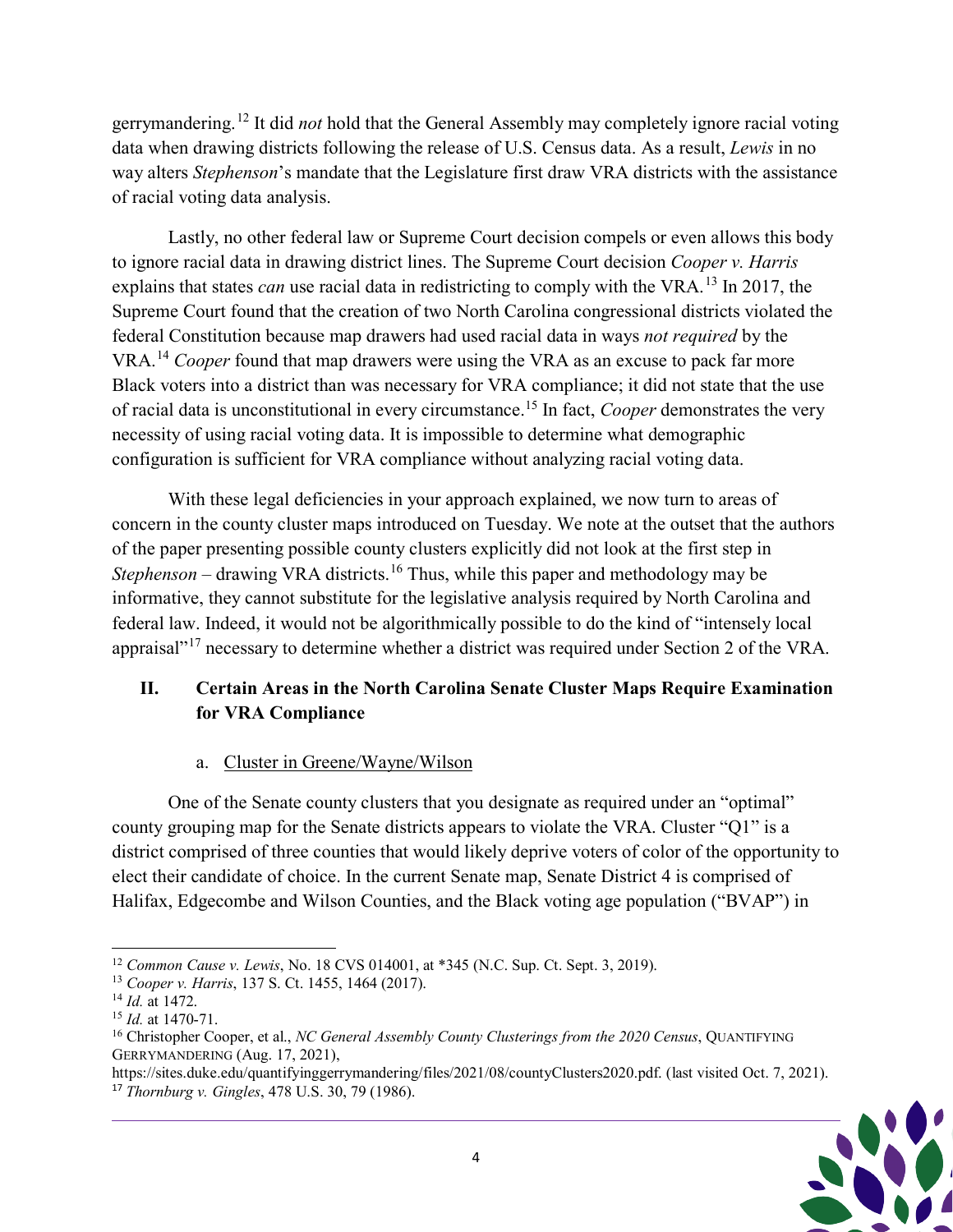that district is 47.46% using benchmark data. Black voters have the ability to elect their candidate of choice in this district.

In a county group analysis where race is not considered at all, we are concerned that you will propose that Senate District 4 be comprised going forward of Green, Wayne, and Wilson Counties. A district comprised of those 3 counties would be only 35.02% BVAP. If Section 5 were still in place, we are certain that such a change to that district would constitute impermissible retrogression and not be approved. We have done some initial analysis of racially polarized voting in those 3 new counties that would comprise Senate District 4. Examining racially contested statewide elections<sup>[18](#page-4-0)</sup> in these counties shows two things: using a number of different analytic approaches, the Black candidate is overwhelmingly supported by Black voters and white voters offer very little support for Black candidates. That is, voting is racially polarized. And most importantly, in those counties, were the electoral outcomes to be determined just by voting there, the Black candidates would have been defeated. Thus, the racially polarized voting is legally significant. We urge you to perform a formal RPV analysis in these counties before dictating that the Senate district must be comprised of these 3 counties.

Moreover, knowing as you do (or certainly do now) that there is a concentration of Black voters who, in concert with a small number of non-Black voters in the original configuration of the district (Wilson, Edgecombe and Halifax) are able to elect their candidate of choice, "if there were a showing that a State intentionally drew district lines in order to destroy otherwise effective crossover district[]," you would likely be subjecting the State to liability under the Fourteenth and Fifteenth Amendments.<sup>[19](#page-4-1)</sup>

#### b. Cluster in Hoke/Robeson/Scotland

We are also concerned that in the absence of racial data analysis, the proposed Senate district comprised of Hoke, Robeson, and Scotland Counties may not be in compliance with the Voting Rights Act. This county cluster would create a new District 21 out of what were previously sections of Senate Districts 13, 21, and 25. In North Carolina's current map, District 21 is 42.15% BVAP using benchmark data, and Black voters in that district have the ability to elect their candidate of choice.

A district composed of Hoke, Robeson, and Scotland counties would be only 29.63% BVAP. Our initial review of recent racially-contested elections suggests that voting in these counties is highly racially polarized. Drawing a district with such a low BVAP might deprive



<span id="page-4-0"></span> $\overline{a}$ <sup>18</sup> We examined the 2020 race for Chief Justice of the North Carolina Supreme Court involving a Black candidate, Cheri Beasley, and a white candidate, Paul Newby. We examined the 2020 race for Commissioner of Labor involving a Black candidate, Jessica Holmes, and a white candidate, Joshua Dobson. We examined the 2016 race for Treasurer involving a Black candidate, Dan Blue III, and a white candidate, Dale Folwell. And we examined the 2016 race for Lieutenant Governor, involving a Black candidate, Linda Coleman, and two white candidates, Dan Forest and Jacki Cole.

<span id="page-4-1"></span><sup>19</sup> *Bartlett v. Strickland*, 556 U.S. 1, 24 (2009).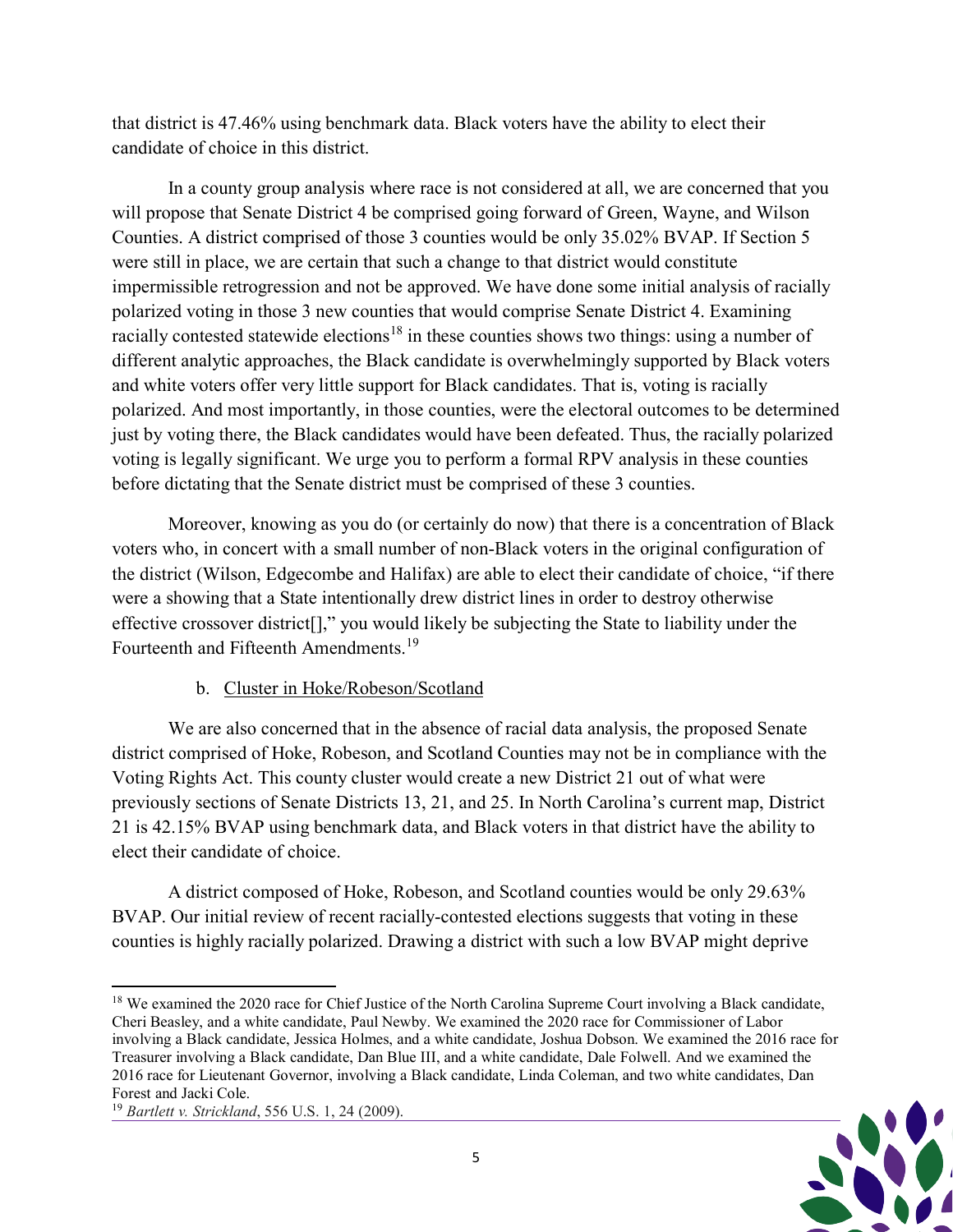Black voters the opportunity to elect a candidate of their choice. We urge you to perform a formal RPV analysis for these three counties to determine if a VRA-compliant district is required for the new district in this area.

# **III. Certain Areas in the North Carolina House Cluster Maps Require Examination for VRA Compliance**

# a. Cluster in Sampson/Wayne

Our preliminary data analysis shows that a new House District 21 may be created out of a cluster composed of either Sampson and Wayne counties ("LL2") or Duplin and Wayne counties ("KK2"). Our initial analysis indicates that the LL2 configuration is particularly problematic. Neither Sampson nor Wayne Counties individually have a high enough population to compose a single district under one person, one vote jurisprudence. However, the North Carolina General Assembly could create two House districts from a Wayne and Sampson County cluster.

Current House District 21 is composed of only portions of both Wayne and Sampson Counties. It is 39.00% BVAP using benchmark data and provides Black voters the opportunity to elect their candidate of choice. Our preliminary analysis was fairly conclusive – based on the statewide elections examined, voting in Sampson and Wayne Counties, together, is highly racially polarized and the Black candidates in statewide elections would not have won had the elections been determined in those counties alone. Thus, we believe this presents substantial evidence that there is legally significant racially polarized voting, and there may be a VRA district required to be drawn in this cluster; or if that is not possible under one-person, one-vote principles, this cluster cannot be used – it would not be compliant with Section 2 of the Voting Rights Act or *Stephenson*.

# b. Cluster in Camden/Gates/Hertford/Pasquotank

One of the proposed multi-county single House districts in your proposed clusters is composed of Camden, Gates, Hertford, and Pasquotank Counties (Cluster "NN1" in "Duke\_House\_01," "Duke\_House\_03," "Duke\_House\_05" and "Duke\_House\_07"). The current district for this area, House District 5, is 44.32% BVAP using benchmark data, and Black voters have the opportunity to elect a candidate of their choice. A House district composed of Camden, Gates, Hertford, and Pasquotank Counties would be only 38.59% BVAP. Our analysis indicates that white voters are voting in bloc there and may be doing so in a way that would prevent a Black-preferred candidate from winning (and, thus, legally significant). More analysis must be done on this cluster to determine whether there is legally significant racially polarized voting, and, if so, a district composed of this county cluster might eliminate the ability of Black voters to elect a candidate of their choice and thus violate federal and state law.